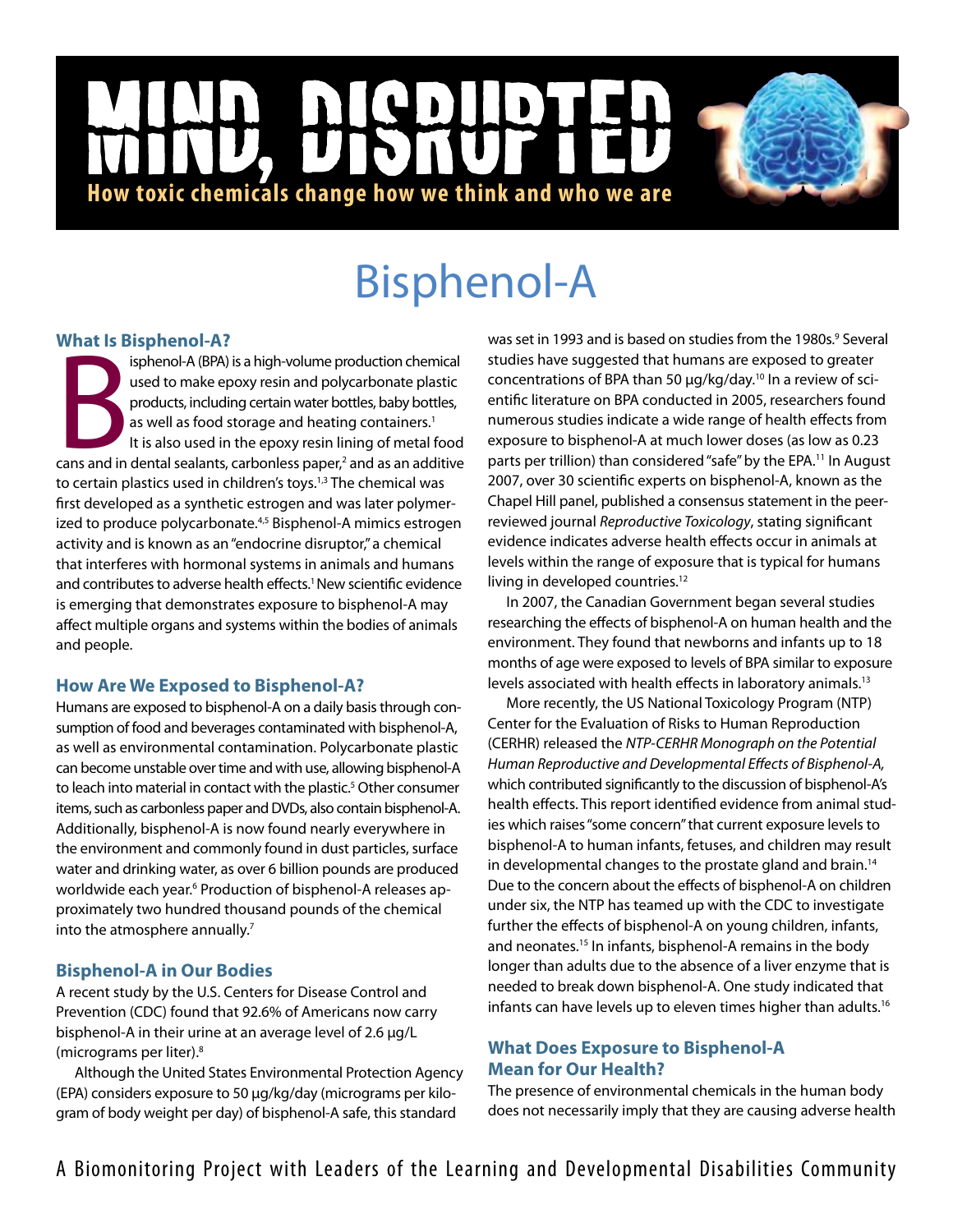effects; however, environmental chemical exposures can and do affect human health. It is important to note that both the dosage and the timing of exposure have significant effects on any potential health outcome.

The following information is intended to inform the reader about the current state of knowledge on the health effects of Bisphenol-A, including both human and animals studies.

While the majority of research on bisphenol-A has been conducted on animals and cell cultures, there is strong evidence that similar effects occur in humans. The Chapel Hill panel concluded in August 2007, "Based on existing data we are confident … the similar effects observed in wildlife and laboratory animals exposed to bisphenol-A predict that similar effects are also occurring in humans."12 Moreover, research on estrogenic compounds all over the world is consistently finding that "animal studies of the effects of estrogenic substances are highly predictive of human impacts."17

Recent research has linked bisphenol-A to the following health effects:

#### **Altered Brain Development and Behavior**

BPA has estrogenic activity and as such alters both sexual development and neurobehavior.<sup>18</sup> For some behaviors tested, results suggest that bisphenol-A exposure was linked to both **demasculinization** of males and **defeminization** of females.

At doses considered safe by the EPA, bisphenol-A blocked the receptors for estradiol in the hippocampus and prefrontal cortex of rodents and non-humanprimates.19 This signaling pathway may play a critical role in mood and cognition for humans.<sup>19</sup>

Research has shown that BPA inhibited the proliferation of neuronal progenitor cells. In fact, BPA inhibited development of these cells to a greater extent than the natural hormone 17β-estradiol. Neural progenitor cells develop into neurons, and their growth is partially controlled by estradiol concentrations.20 BPA was found to reduce nerve cell density in certain parts of the mouse brain. Interestingly, a lower dose (3 mg/g in food) of BPA had a stronger effect than the higher dose (8 mg/g in food).<sup>21</sup> A study of mice found that prenatal exposure to BPA produced memory impairments. Researchers hypothesized that this occurred due to the observed decrease in acetylcholine in the brain, as acetylcholine is an important neurotransmitter associated with normal learning and memory.<sup>22</sup>

Exposure to 10 µg/kg/day of BPA decreased post-natal maternal behavior in female mice. This exposure also altered the behavior and development of the offspring either directly or through alteration of maternal behavior. There is also evidence that developmental exposure to BPA can impair dopaminergic circuits in the brain. Dopamine is one of many neurotransmitters that modify behavior and mood.<sup>23</sup>

Primates exposed to BPA prenatally when mothers were given 10 µg/kg/day of BPA showed significant behavioral changes, specifically regarding sex specific behaviors. Male rhesus

monkeys exhibited feminized behavior after BPA exposure *in utero*. 24 Prenatal and neonatal low-dose BPA exposure caused deficits in the ability to control physical behavior in rats.<sup>25</sup> BPA has also been found to significantly alter the behavior of female rats exposed to 40 µg/kg/day during pregnancy and lactation. Female rats were found to exhibit less social behaviors characterized by a reduction of playful interactions.<sup>26</sup> Research also shows that prenatal BPA exposure is associated with altered behavior in 2-year old children, especially females.<sup>27</sup>

#### **Endocrine Disruption**

As early as 1936, bisphenol-A was shown to be an environmental estrogen. Compared to natural estrogen, bisphenol-A is a less potent activator of the classic estrogen receptor, but in recent years it has been recognized that "BPA is equipotent with estradiol in its ability to activate responses via recently discovered estrogen receptors associated with the cell membrane," as found in several studies on cell culture and laboratory animals.<sup>12</sup> In addition to binding to estrogen receptors, evidence suggests that bisphenol-A also can change endogenous hormone synthesis, hormone metabolism and hormone concentrations in blood.12 Exposure to bisphenol-A has been shown to cause changes in tissue enzymes and hormone receptors as well as interacting with other hormone-response systems.<sup>12</sup>

#### **Reproductive Effects**

Researchers found that women with a history of recurrent miscarriage had average blood serum levels of bisphenol-A at 2.59 ng/ml, more than three times higher than women with successful pregnancies,<sup>28</sup> a finding predicted by previous animal studies.<sup>29</sup> There is evidence that maternal exposure to BPA during pregnancy with a female fetus can cause formation of egg cells with an improper number of chromosomes in the fetus.30 The abnormal eggs cells created during development remain during the reproductive lifespan. These abnormally developed eggs may be responsible for miscarriages, as well as genetic disorders such as Down's syndrome.<sup>30</sup> Several other studies have shown that BPA exposure disrupts normal egg production.31,32

BPA has also been shown to increase the rate of development in some fish, causing premature hatching. The authors of the study speculate that endocrine disruptors such as BPA may play a role in the rising rates of preterm births in humans.<sup>33</sup> Preterm birth is a known risk factor for various diseases later in life.

#### **Altered Mammary Gland Development:**

In a laboratory study, mammary gland development during puberty was significantly altered in mice exposed to 25 ng/kg body weight/day of bisphenol-A perinatally.<sup>34</sup> This is 2,000 times lower than the EPA's safety standard for bisphenol-A (50 µg/kg/day) and comparable to levels found in the environment.<sup>35</sup> Scientists suggest that this study's implications for human health include increased susceptibility to breast cancer after perinatal exposure to bisphenol-A.29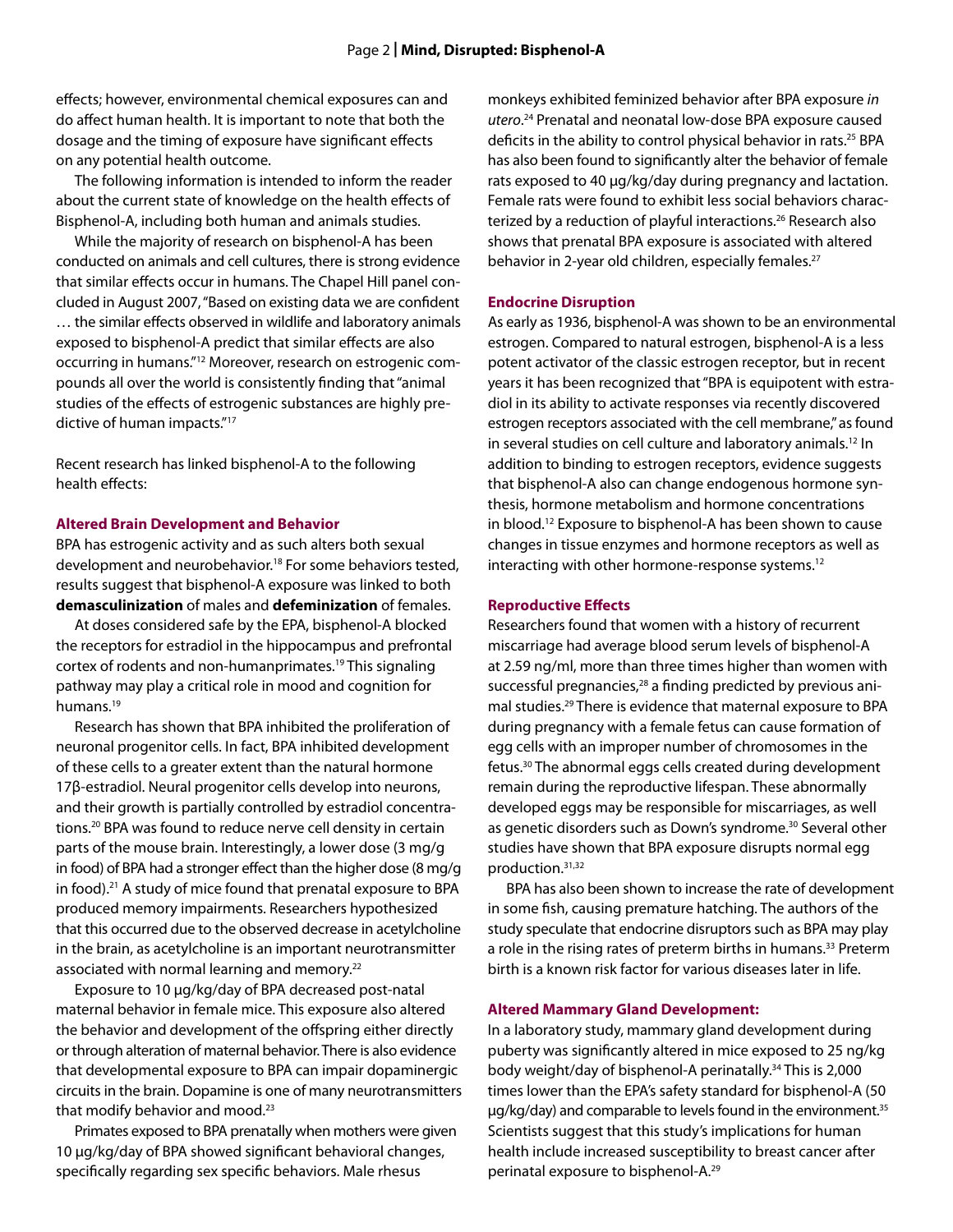Low doses of bisphenol-A have also been shown to decrease the effectiveness of chemotherapeutic agents used for breast cancer.36

#### **Prostate Cancer**

Research using cell cultures showed that a concentration of bisphenol-A of 1 nM (nanomolar) made prostate cancer cells less responsive to the hormone treatment used to bring prostatic adenocarcinomas into remission.<sup>37</sup> Whether this cell culture impact also occurs in people is uncertain, but the concentration is lower than the average level of bisphenol-A found in Americans, as reported in 2008.<sup>8</sup>

#### **Insulin Resistance and Cardiovascular Diseases**

A recent study in adult mice provided evidence of a link between bisphenol-A exposure and increased risk of type II diabetes, hypertension and dyslipidemia.<sup>38</sup> In this study, scientists found that chronic exposure to low doses of bisphenol-A leads to insulin resistance in adult mice. Doses used in their experiments were 5 times lower than the dose considered safe by the EPA.<sup>9</sup>

Based on exposure data from 2003-2004, scientists examined links between urinary bisphenol-A levels in the U.S. population and chronic diseases in adults between the ages of 18 and 74.<sup>39</sup> They found that high urinary levels of bisphenol-A are associated with cardiovascular diagnoses. Adults in this study who had high urinary levels of BPA were also more likely to have diabetes. These effects were found at typical levels of exposure for the U.S. population.<sup>39</sup>

#### **Developmental Origins of Adult Health and Disease**

In 2006, an expert panel of scientists convened to discuss the potential negative impact of BPA on human health. This panel stated that BPA exposure is within the range of biologically active concentrations in 95% of people.

The panel implicated BPA in the rise of multiple diseases including "prostate and breast cancer, uro-genital abnormalities in male babies, a decline in semen quality in men, early onset of puberty in girls, metabolic disorders including insulin resistant (type 2) diabetes and obesity, and neurobehavioral problems such as attention deficit hyperactivity disorder (ADHD)."

The panel further stated, "These developmental effects are irreversible and can occur due to low dose exposure during brief sensitive periods in development [in utero], even though no BPA may be detected when the damage or disease is expressed."<sup>12</sup>

#### **Regulations for Bisphenol-A**

Federal regulation of toxic chemicals is critical as a measure to protect public health. However, according to the Environmental

### **Reducing Your Exposure**

You can prevent or minimize exposure to bisphenol-A in the following ways:

- Use glass, stainless steel, or polyethylene bottles (PETE, PET, or #1; HDPE or #2; LDPE or #4) instead of polycarbonate (PC or #7) bottles.46
- Avoid using polycarbonate higher temperatures<sup>47</sup> Use glass or ceramic containers instead.
- • Cut back on consumption of canned foods to reduce exposure to bisphenol-A contamination from the interior coating of the container. Also, avoid canned foods with higher fat content, which may have higher levels of bisphenol-A.47
- • Before getting dental sealants, check with your dentist about the ingredients in the products they use, as some formulations may leach bisphenol-A.47

Working Group, "The nation's system of regulations for industrial chemicals like [bisphenol-A] are embodied in the Toxic Substances Control Act, a law passed in 1976, and the only major environmental or public health statute that has never been updated."40 Furthermore, "under this law, companies are not required to test chemicals for safety before they are sold, and are not required to track whether their products end up in people or the environment at unsafe levels."40 To date, the U.S. Food and Drug Administration has not performed a standard toxicology study or determined an Acceptable Daily Intake (ADI) for bisphenol-A.40,41

Policies are currently being considered on a federal level that prohibit the sale of products that contain bisphenol-A.<sup>42</sup> On March 13, 2009, leaders from the U.S. House of Representatives and the U.S. Senate introduced the BPA-Free Kids Act, legislation which would ban the use of bisphenol-A in all food and beverage containers.<sup>43</sup>

Several states have also introduced legislation which would limit the sale of bisphenol-A, especially in children's products. In 2008, Maine enacted the "Toxic Chemicals in Children's Products Act," legislation which will phase out the use of chemicals, including BPA, associated with cancer, reproductive toxicity, developmental toxicity, or endocrine disruption.<sup>44</sup> In 2009, both Minnesota and Connecticut enacted legislation which would phase out certain consumer products intended for children that contain BPA. In March 2009, Canada became the first nation to restrict the use of bisphenol-A in children's products.45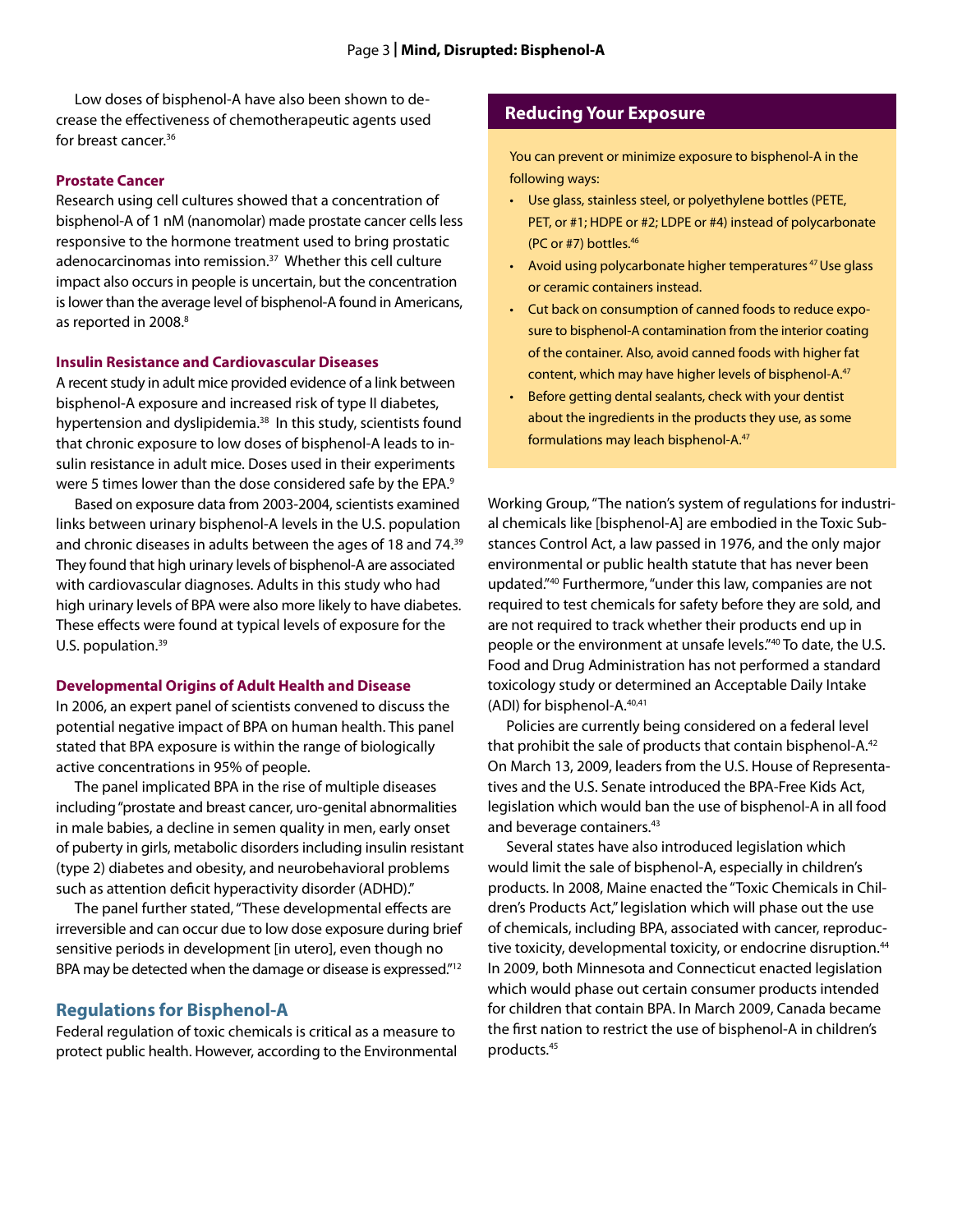#### **Endnotes**

- 1 National Institute of Environmental Health Sciences (NIEHS). 2006. Endocrine Disruptors. Available: *www.niehs.nih.gov/oc/factsheets/pdf/ endocrine.pdf*
- 2 Stahlut RW, Welshon WV, and Swan SH. 2009. Bisphenol A Data in NHANES Suggest Longer than Expected Half-Life, Substantial Nonfood Exposure, or Both. *Environmental Health Perspectives* 117(5): 784-789.
- 3 Maffini MV, Rubin BS, Sonnenschein C, Soto AM. 2006. Endocrine disruptors and reproductive health: The case of bisphenol-A. *Molecular and Cellular Endocrinology* 254-255:179-186.
- 4 Colborn T, Dumanoski D, Myers JP. 1996. *Our Stolen Future: Are We Threatening Our Fertility, Intelligence, and Survival?—A Scientific Detective Story.* New York: Dutton.
- 5 Myers JP (Ed). Our Stolen Future: Background on BPA: What is it, how is it used and what does science say about exposure risks. Available: *www.ourstolenfuture.org/NewScience/oncompounds/bisphenola/bpauses.htm*
- 6 Susiarjo M, Hassold TJ, Freeman E, Hunt PA. 2007. Bisphenol A exposure in utero disrupts early oogenesis in the mouse. *PLoS Genetics* 3(1):63-70.
- 7 Markey CM, Michaelson CL, Sonnenschein C, Soto AM. 2001. Alkylphenols and bisphenol A as environmental estrogens. In: Metzler M (Ed.), *The Handbook of Environmental Chemistry.* Part L, Endocrine Disruptors— Part I, vol. 3. Springer-Verlag, Berlin Heidelberg, pp. 129–153.
- 8 Calafat AM, Ye X, Wong LY, Reidy JA, Needham LL. 2008. Exposure of the US population to bisphenol A and 4-tertiary-octylphenol: 2003- 2004. *Environmental Health Perspectives* 116(1): 39-44.
- 9 U.S. EPA. 1993. Integrated Risk Information System. Bisphenol A. CASRN 80-05-7. Available: *www.epa.gov/iris/subst/0356.htm*
- 10 Vandenberg LN, Hauser R, Marcus M, Olea N, Welshons WV. 2007. Human exposure to bisphenol A(BPA). *Reproductive Toxicology* 24:139-177.
- 11 vom Saal F, Hughes C. 2005. An extensive new literature concerning low-dose effects of bisphenol A shows the need for a new risk assessment. *Environmental Health Perspectives* 113(8): 926-933.
- 12 vom Saal F, Akingbemi BT, Belcher SM, Birnbaum LS, Crain DA, Eriksen M, Farabollini F, Guillette LJ, Hauser R, Heindel JJ, Ho SM, Hunt PA, Taisen Iguchi T, Jobling S, Kanno J, Keri RA, Knudsen KE, Laufer H, LeBlanc GA, Marcus M, McLachlan JA, Myers JP, Nadal A, Newbold RR, Olea N, Prins GS, Richter CA, Rubin BS, Sonnenschein C, Soto AM, Talsness CE, Vandenbergh JG, Vandenberg LN, Walser-Kuntz DR, Watson CS, Welshons WV, Wetherill Y, Zoeller RT. 2007. Chapel Hill bisphenol A expert panel consensus statement: Integration of mechanisms, effects in animals and potential to impact human health at current levels of exposure. *Reproductive Toxicology* 24(2):131-8.
- 13 Government of Canada. 2008. Bisphenol A research and monitoring activities. Available: *www.chemicalsubstanceschimiques.gc.ca/challenge-defi/BPA\_ Research\_fs\_e.html*
- 14 US National Toxicology Program (NTP) Center for the Evaluation of Risks to Human Reproduction (CERHR). 2008. *NTP-CERHR Monograph on the Potential Human Reproductive and Developmental Effects of Bisphenol A*. NIH Publication
- No. 08-5994. Research Triangle Park, NC: National Toxicology Program. Available: *http://cerhr.niehs.nih.gov/chemicals/bisphenol/bisphenol.pdf*
- 15 Bucher JR. 2009. Bisphenol A: Where to now? *Environmental Health Perspectives* 117(3): A96-A97.
- 16 Edginton A and Len Ritter. 2009. Predicting Plasma Concentrations of Bisphenol A in Children Younger Than 2 Years of Age after Typical Feeding Schedules, using a Physiologically Based Toxicokinetic Model. *Environmental Health Perspectives* 117(4):645-652.
- 17 Myers JP (Ed). Our Stolen Future: Scientists call for new risk assessment of bisphenol A and reveal industry biases in research. Available: *www.ourstolenfuture.org/NewScience/oncompounds/bisphenola/2005/2005- 0413vomsaalandhughes.htm*
- 18 Adriani W, Della Seta D, Dessi-Fulgheri F, Farabollini F and Laviola G. 2002. Altered profiles of spontaneous novelty seeking, impulsive behavior and response to D-amphetamine in rats perinatally exposed to bisphenol A. *Environmental Health Perspectives* 111: 395-401.
- 19 Leranth C, Hajszan T, Szigeti-Buck K, Bober J, MacLusky NJ. 2008. Bisphenol A prevents the synaptogenic response to estradiol in hippocampus and prefrontal cortex of ovariectomized nonhuman primates. *Proceedings of the National Academy of Sciences of the United States of America* 105(37): 14187-14191.
- 20 Kim K, Son TG, Kim SJ, Kim HS, Kim TS, Han SY, Lee J. 2007. Suppressive Effects of Bisphenol A on the Proliferation Neural Progenitor Cells. *Journal of Toxicology and Environmental Health, Part A* 70:1288–1295.
- 21 Tando S, Itoh K, Yaoi T,Ikeda J, Fujiwara Y, Fushiki S. 2007. Effects of pre- and neonatal exposure to bisphenol A on murine brain development. *Brain & Development* 29:352–356.
- 22 Miyagawa K, Narita M, Narita M, Akama H, Suzuki T. 2007. Memory impairment associated with a dysfunction of the hippocampal cholinergic system induced by prenatal and neonatal exposures to bisphenol-A. *Neuroscience Letters* 418:236–241
- 23 Palanza P, Gioiosa L, vom Saal FS, Parmigiani S. 2008. Effects of developmental exposure to bisphenol A on brain and behavior in mice. *Environmental Research* 108, 150–157.
- 24 Nakagami A, Koyama T, Kawasaki K, Negishi T, Ihara T, Kuroda Y, Yoshikawa Y. 2008. Differing Pattern of the Development of Mother– Infant Interactions in Cynomolgus Monkeys Due to Exposure of an Environmental Chemical, Bisphenol A. *International Journal of Comparative Psychology* 21:70-83.
- 25 Zhou R, Zhang Z, Zhu Y, Chen L, Sokabe M, Chen L. 2009. Deficits in development of synaptic plasticity in rat dorsal striatum following prenatal and neonatal exposure to low-dose bisphenol A. *Neuroscience* 159:161-171.
- 26 Porrinia S, Bellonia V, Setab DD, Farabollini F, Giannelli G, Dess`ı-Fulgheri F. 2005. Early exposure to a low dose of bisphenol A affects socio-sexual behavior of juvenile female rats. *Brain Research Bulletin* 65:261–266.
- 27 Braun JM, Yolton K, Dietrich KN, Hornung R, Ye X, Calafat AM and Lanphear BP. 2009. Prenatal bisphenol A exposure and early childhood behavior. *Environmental Health Perspectives* 117: 1945-1952.
- 28 Sugiura-Ogasawara M, Ozaki Y, Sonta S, Makino T, Suzumori K. 2005. Exposure to bisphenol A is associated with recurrent miscarriage. *Human Reproduction* 20:2325-2329.
- 29 Hunt PA, Koehler KE, Susiarjo M, Hodges CA, Ilagan A, Voigt RC, Thomas S. Thomas B, Hassold T. 2003. Bisphenol A exposure causes meiotic aneuploidy in the female mouse. *Current Biology* 13:546-553.
- 30 Hunt PA, Susiarjo M, Rubio C, Hassold TJ. 2009. The bisphenol A Experience: A primer for the Analysis of Environmental Effects on Mammalian Reproduction. *Biology of Reproduction* 81:807-813
- 31 Can A, Semiz O, Cinar O. 2005. Bisphenol A indices cell cycle delay and alters centrosome and spindle microtubular organization in oocytes during meiosis. *Mol Hum Reprod.* 11:389-396
- 32 Lenie S, Cortvindt R, Eichenlaub-Ritter U, Smitz J. 2008. Continuous exposure to Bisphenol A during in vitro follicular development induces meiotic abnormalities. *Mutat Res* 651:71-81